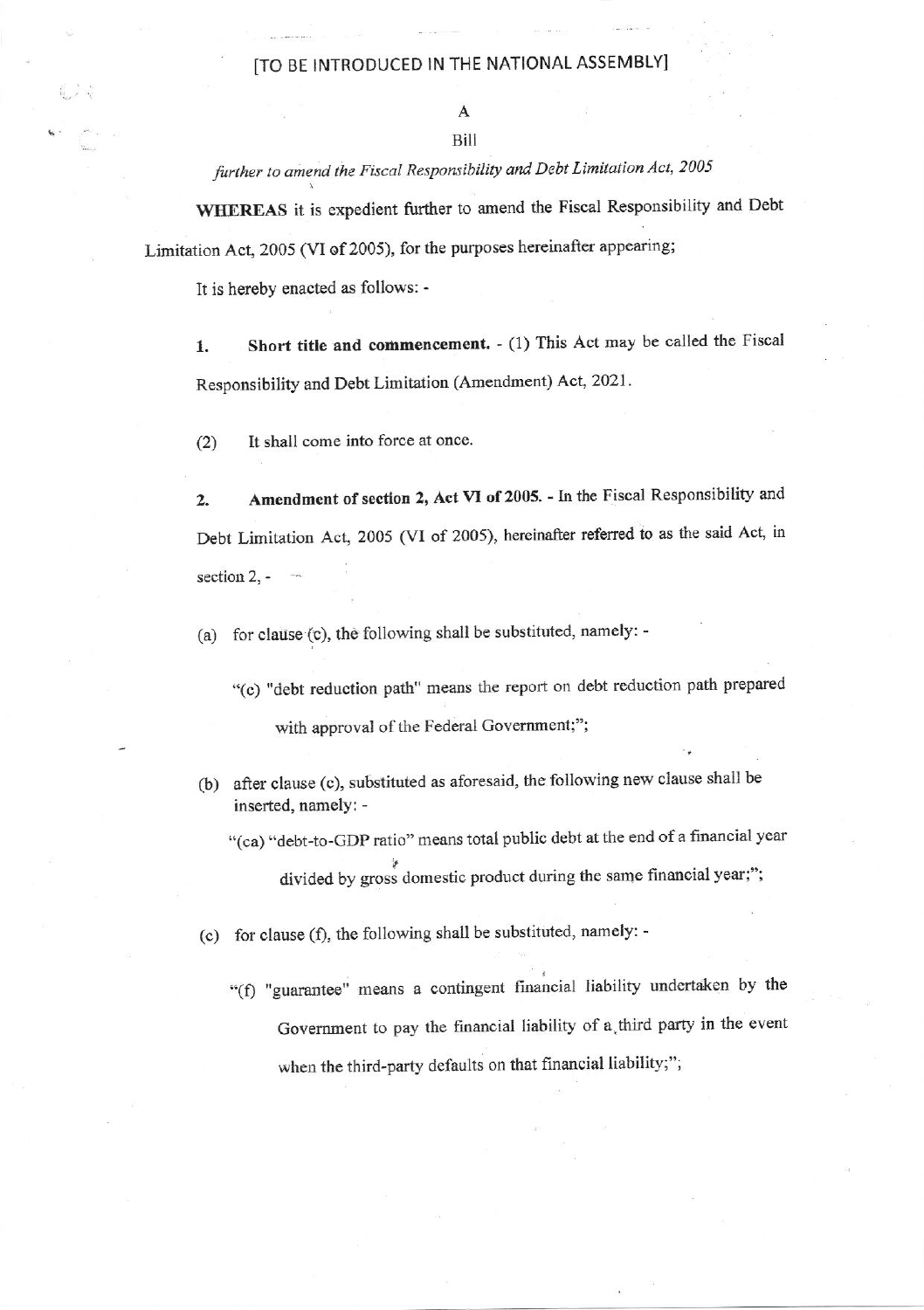- (d) for clause (g), the following shall be substituted, namely: -
	- "(g) "Minister" means the Federal Minister for Finance or any Minister entrusted with the responsibility for federal public finances by the Prime Minister of Pakistan;"; and
- (e) for clause (h), the following shall be substituted, namely: -

"(h) "office" means the debt management office established under section 12;".

- Amendment of section 3, Act VI of 2005. In the said Act, in section 3, -3.
- in sub-section (3), in clause (d), in the proviso, for full stop at the end, a  $(a)$ colon shall be substituted and thereafter the following new proviso and explanation shall be added, namely: -

"Provided further that the total stock of outstanding guarantees shall not exceed ten percent of estimated GDP.

Explanation. - For the purpose of this clause, each guarantee shall be valued at its risk-weighted value in accordance with a valuation methodology to be prescribed."; and.

in sub-section (4), the words "due to national security or natural calamity" shall  $(b)$ be omitted. y

Addition of section 7/A, Act VI of 2005.- In the said Act, after section 7, the 4. following shall be added, namely:-

"7  $A_{\phi}$  Medium-term national macro fiscal framework - (1) The Finance Division shall prepare medium-term national macro fiscal framework, covering aggregate fiscal projections specially revenues, expenditures and primary balances of the upcoming fiscal year and the two outer years in respect of Federal Government,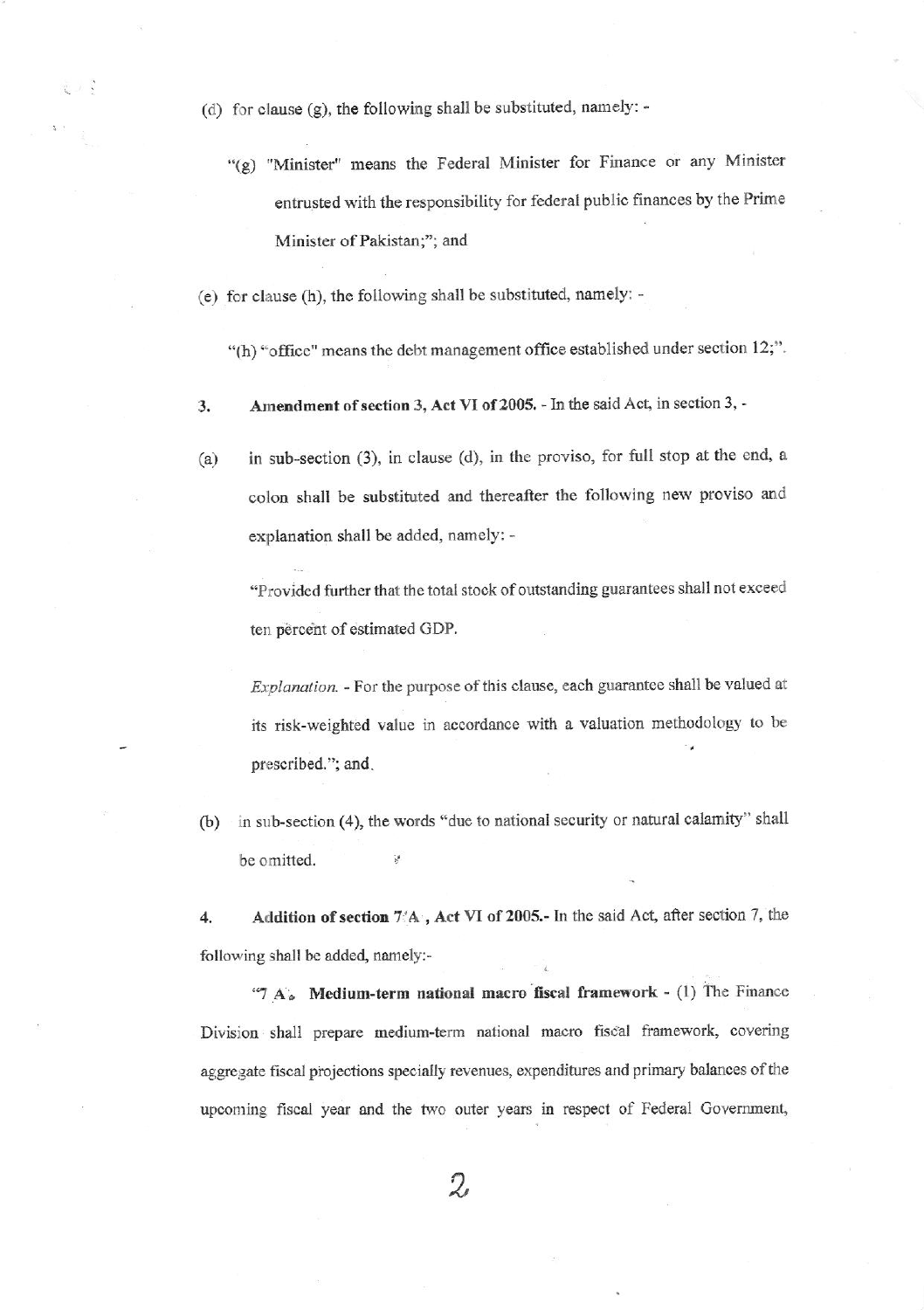Provincial Governments and other areas of Pakistan; which shall be presented not later than the 15<sup>th</sup> day of March of the ongoing fiscal year to the National Finance Commission (NFC) Monitoring Committee.

(2) The approved medium-term national macro fiscal framework shall be published in the budget strategy papers and annual budget statements of the Federal, Provincial and other governments as part of their budget documents.".

Amendment of Chapter IV, Act VI of 2005.- In the said Act, in Chapter IV, for 5. the heading, the following shall be substituted, namely: -

## "CHAPTER IV DEBT MANAGEMENT OFFICE."

Substitution of section 12, Act VI of 2005.- In the said Act, for section 12, the 6. following shall be substituted, namely: -

"12. - Establishment of the debt management office. - (1) Within sixty days of the commencement of the Fiscal Responsibility and Debt Limitation (Amendment) Act, 2021, the Federal Government shall, by notification in the official Gazette, establish an office to be known as debt management office, consisting of four executives including a director general and three directors. Directors shall report to the director general and the director general shall report to the Secretary, Finance Division.

The director general and the directors shall be appointed on contract  $(2)$ basis for a term of three years in such manner on the basis of such eligibility criteria including academic and professional qualifications and experience as may be prescribed. The contract may be extended subject to performance evaluation, for a similar term of three years:

> Provided that an individual shall not hold office of director general or director for more than three consecutive terms.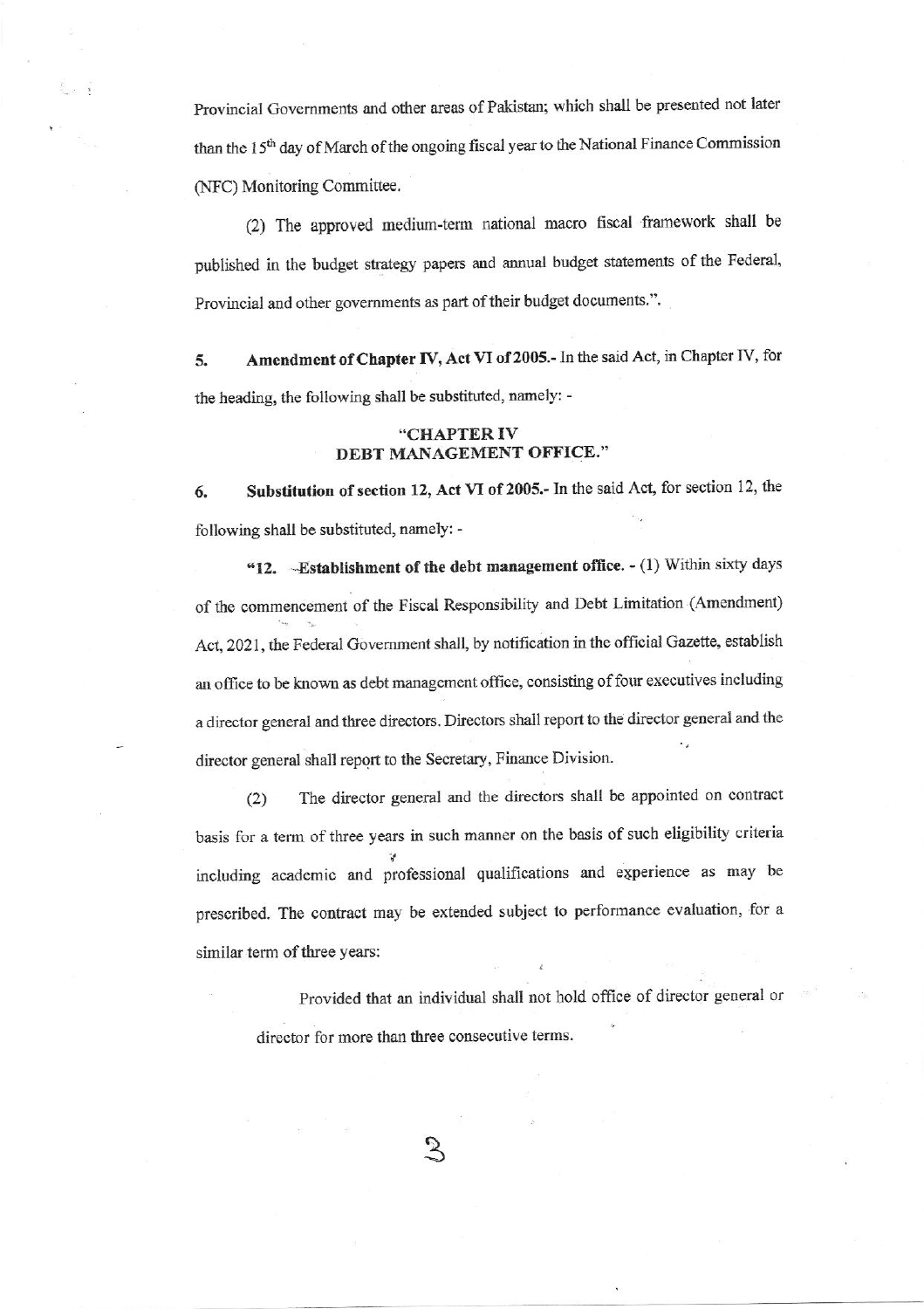The director general or a director may be removed from office by the  $(3)$ Federal Government, if -

- on an inquiry, made in the prescribed manner, he is found incapable of  $(a)$ performing the functions of his office by reason of mental or physical incapacity or has been found guilty of misconduct; or
- on the basis of performance evaluation carried out by a committee  $(b)$ consisting of Finance Minister and Finance Secretary, it is concluded that his services are no longer required and his contract needs to be terminated.

(4) The terms and conditions of service of the director general and directors of the Office shall be such as may be prescribed.

(5) The size, organizational and governance structure, terms and conditions of service of the staff including senior management, performance evaluation, framework budget and all other matters incidental to the functioning of the office shall be as may be prescribed. The committee consisting of the Finance Minister and the Finance Secretary shall have the powers to make policies for effective functioning of the office.".

7. Amendment of section 13, Act VI of 2005. - In the said Act, in section 13, (a) in sub-section  $(2)$ ,-

(a) for clause (a), the following shall be substituted, namely: -

٠,

"(a) prepare medium-term debt management strategy, in consultation with the relevant stakeholders and finalize with prior approval of Minister of Finance, in-line with the medium-term budgetary framework;"; and

in clause (g), the word "and", occurring at the end, shall be omitted;  $(a)$ 

for clause (h), the following shall be substituted, namely: - $(b)$ 

"(h) maintain consistent and authenticated record of public debt and

4